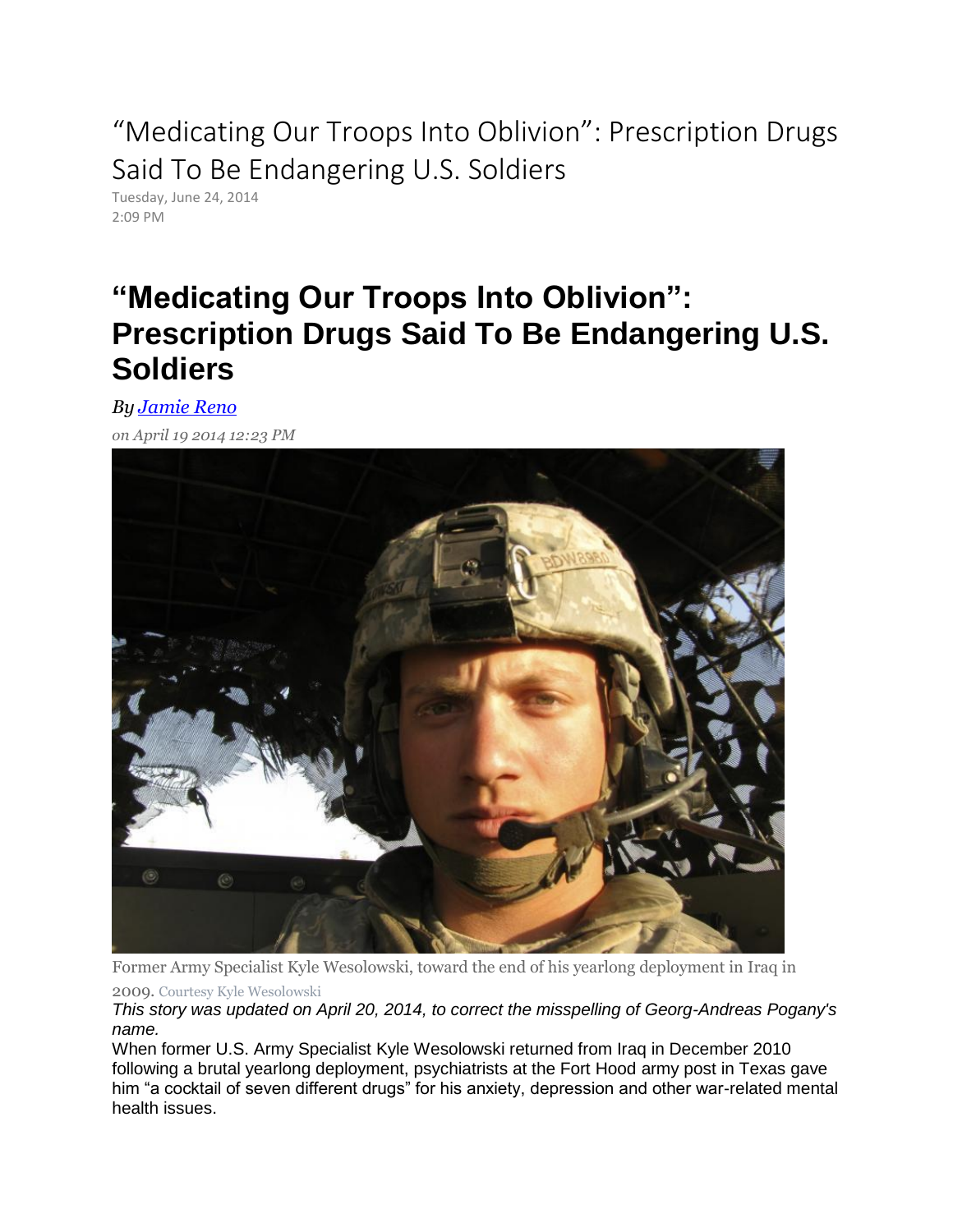More than three years later, Wesolowski has come to an uncomfortable conclusion about the unintended consequences of ingesting those medications: They made him homicidal.

While desperately struggling to taper off the drugs without an exit strategy from his military doctors, Wesolowski contemplated murdering a young woman he met in a bar near the base. "When she talked to me, I put on a fake smile and tried to be nice," Wesolowski said, though in reality he recalled hating her for being happy and carefree, and now says that due to the side effects of his drug cocktail, he felt violent urges. "I began to fantasize about killing her," he said.

Stories such as Wesoloeski's generally remain submerged unless they end in tragedy, as happened at Fort Hood on April 3 when Iraq war veteran Ivan Lopez shot and killed three people and wounded 16 others, then killed himself.

The violent tendencies of some mentally traumatized soldiers and veterans cannot be written off as an aberration, said Dr. Peter Breggin, a psychiatrist and author who's written extensively about the potential dangers of the use of psychotropic drugs to treat mental illness among servicemen and servicewomen. Breggin contends such episodes are the result of what he describes as a "massive prescription drug epidemic" that encompasses the Department of Defense and the Department of Veterans Affairs, in which tens of thousands of soldiers and veterans returning from traumatic tours of duty ingest drugs – in some cases multiple varieties – that can have significant side effects, including intensifying feelings of rage.

The unprecedented use of prescription drugs by soldiers and veterans began during the second Gulf War and continues unabated today, Breggin said, adding, "The combination of increasing prescribing of such drugs during and after military service has led to violence and suicide and in many cases to chronic mental disability while being treated at the VA. This becomes a disability from which they often can't recover because of multiple psychiatric drugs."

Breggin, author of the 2008 book "Medication Madness: The Role of Psychiatry Drugs in Cases of Violence, Suicide and Crime," told IBTimes that the intensive use of prescription medications came about through the influence of the pharmaceutical industry over the military and VA. Soon after the start of the second Gulf War, Breggin said, "we saw a sea change in the prescribing of these drugs to our troops. This cannot be accounted for by anything other than military decisions at the very top that were certainly influenced by the pharmaceutical industry, which markets from the top down, then the drugs flow to millions."

Ivan Lopez, who served in Iraq for four months in 2011 and had been stationed since February at Fort Hood, was being treated for depression, anxiety, insomnia and other issues and was also being evaluated for post-traumatic stress (PTSD); he had also been prescribed Ambien for sleep, according to the army. While Wesolowski overcame his urge to kill innocent people, Lopez – who was being treated for similar issues, likely in similar ways -- did not.

Fort Hood, one of the largest military installations in the world, was also the site five years ago of the deadliest attack on a domestic military installation in U.S. history. In that shooting, 13 people were killed and more than 30 wounded – a crime for which army psychiatrist Nidal Hasan was convicted and sentenced to death.

Breggin, who has testified before Congress about what he describes as the over-drugging of troops and its consequences, said there is a "disturbingly rampant practice" of prescribing psychotropic prescription drugs to young soldiers both in combat and after they return home. The extent of the military's use of prescription drugs was quantified in a 2012 analysis by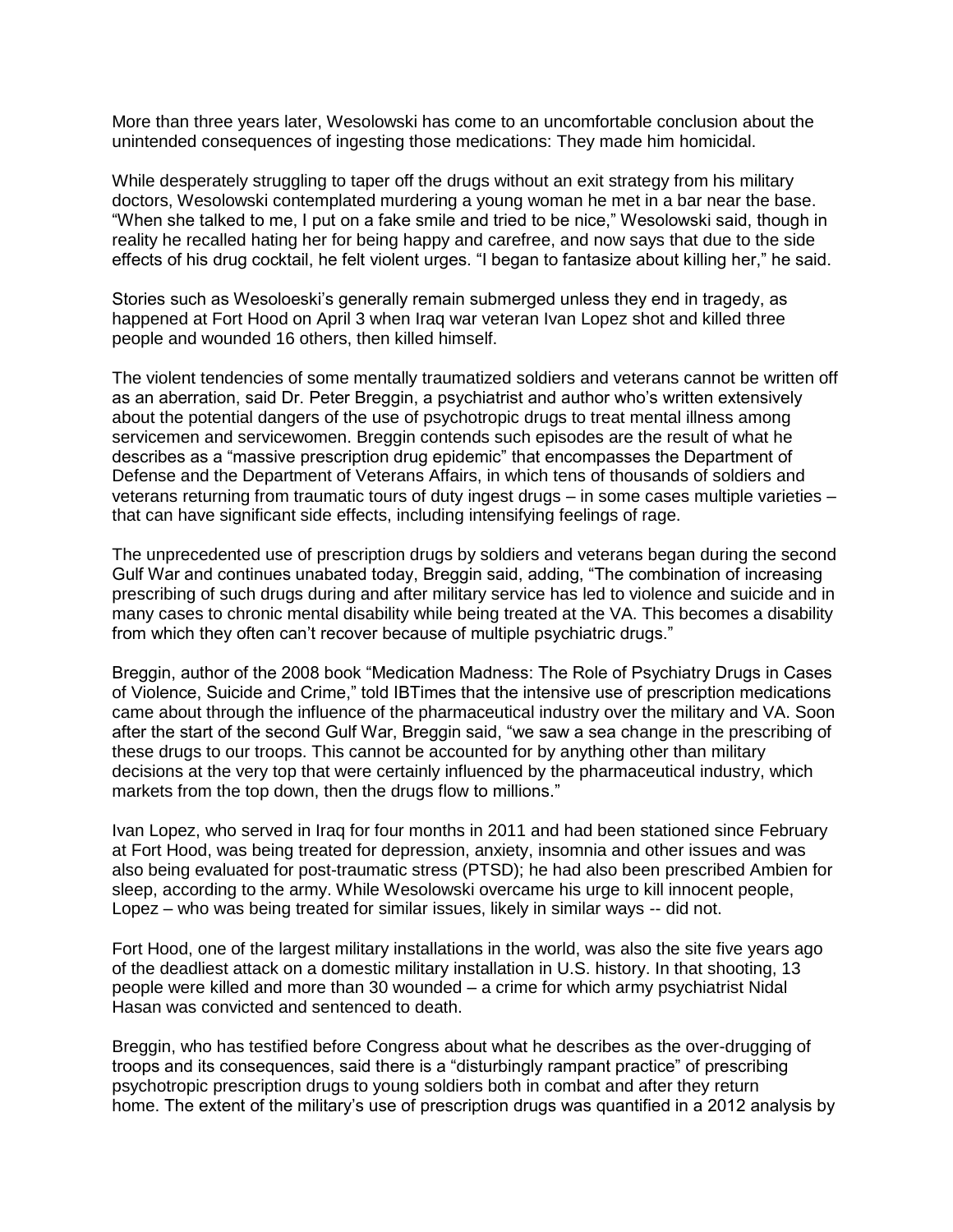the Austin American-Statesman of nearly every drug purchase made by Department of Defense during that period, which found that spending on drugs ballooned by more than 123 percent, from \$3 billion in 2002 to \$6.8 billion in 2011, which outpaced by nearly double the overall increase in reported pharmaceutical sales in the U.S.

The military spent at least \$2.7 billion on antidepressants alone in the decade after 9/11, and the free dispensation of meds has continued after soldiers' care passes to VA. In September 2013, CBS News obtained VA data through a records request which [showed](http://www.cbsnews.com/news/veterans-dying-from-overmedication/) that while the overall number of patients treated by VA was up 29 percent, narcotics prescriptions were up 259 percent.

Breggin attributes such dramatic increases to the influence of big pharmaceutical companies over the Department of Defense and the Department of Veterans Affairs. "When you have a government-run client, pharma only needs to get to a few people at the top, and that's what we've seen here," he said. Though he was unable to identify who those people might be, Breggin said the result is "a national disgrace that reflects on some of the leadership in the military, but not the military as a whole."

That view is shared by Dr. Stephen Xenakis, who was chief psychiatrist at Fort Hood in the 1980s and part of the crisis response team sent there after the mass shooting in 2009. "The pharmaceutical companies' influence is so strong, as are the pressures from Congress to keep things just the way they are," Xenakis told IBTimes. "Congress is lobbied heavily by pharma. It makes it difficult to get any endorsement or enthusiasm for any non-pharmaceutical types of treatment."

The Pentagon and the Department of Veterans Affairs, or VA, do not share the view. Both agencies have touted their efforts to address widely publicized problems with the overprescribing of psychotropic and other drugs, and insist that their doctors and therapists offer alternative therapies to address mental health issues and responsibly manage chronic pain, and that awareness of the risks of prescription drugs has increased with initiatives as well as literature given out to troops and veterans. In fact, between 2009 and 2013, the Defense department increased its number of therapists by 43 percent, to 9,425, and in 2010, the army issued a policy on the use of multiple medications that called for increased training for clinicians and comprehensive reviews of cases in which patients are receiving four or more drugs.

But Xenakis argues that such efforts have fallen short, and that not enough is done to evaluate and monitor troubled soldiers and veterans. He cited Lopez as an example. "The prudent practice is to follow people carefully when they are on these medications," Xenakis said. "It appears he [Lopez] had not been seen in as long as a month. What happened during that time? Was he getting worse because of the medications? We may never learn that information."

Lt. Col. Cathy Wilkinson, a Defense spokesperson, said the department considers the management of multiple medications a priority, and that its online prescription data repository checks new prescriptions against the patient's medication history for possible adverse events, which she said identified more than 700,000 "potentially life-threatening drug interactions" between 2001 and 2013. Drug testing has also been expanded to identify nearly all prescription opiates and benzodiazepines, which Wilkinson said has been DOD's "single most important effort made in demand-reduction for these potentially dangerous medications."

The military has not released information about the specific drugs Lopez was taking due to privacy restrictions and the fact that an investigation is underway, Wilkinson said.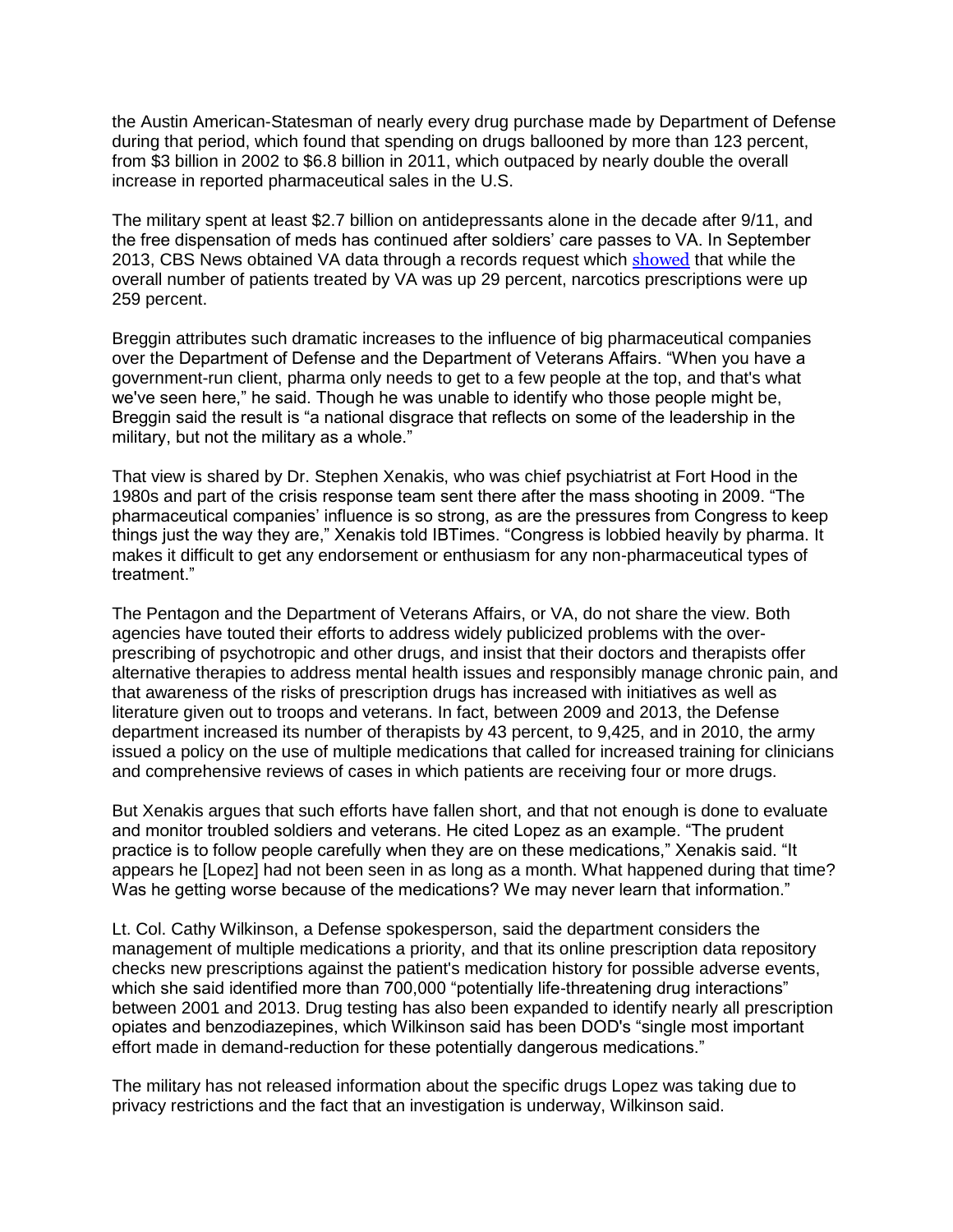After the Fort Hood shootings, Army Secretary John McHugh told reporters that Lopez had been fully examined a month earlier by a military psychiatrist and that there were no signs he was likely to commit violence against himself or others. "The plan was just to continue to monitor and treat him as deemed appropriate," McHugh said.

Some news reports have suggested a link between the shooting and Lopez's likely PTSD, but Xenakis said prescription drugs are more likely to contribute to the urge to murder innocent people than PTSD is. Xenakis, a retired brigadier general for 30 years in the military's mental health sector, said the vast majority of people with PTSD do not become more aggressive, and that there is "about a 90 percent chance" that Lopez was on multiple psychotropic drugs and that "these drugs definitely could have made him more homicidal."

"It's inevitable that he was on psychotropic drugs, and almost certainly more than one," said Breggin, who also acts as a medical consultant to military attorneys who represent soldiers accused of committing violent crimes while on prescription drugs. Noting that Lopez had multiple mental health issues and had already seen a psychiatrist, he added, "When you see a psychiatrist, you get increased medication."

Troops returning from Iraq and Afghanistan with PTSD, traumatic brain injuries, depression, anxiety, paranoia and other mental health problems are typically put on multiple medications by military and VA doctors -- sometimes as many as 10 or even 15 drugs, Breggin said. Because Lopez was being treated for depression, he said, he was likely taking an antidepressant known as a selective serotonin reuptake inhibitor, or SSRI. "This man had the perfect storm of factors pushing him toward violence," Breggin said. "Alleged TBI [traumatic brain injury], possible PTSD and antidepressants, all of which loosen inhibitions and self control, and antidepressants can in fact fuel violence and cause an amphetamine-like effect of overstimulation." Add the sleepinducing drug Ambien to the mix, as well as a benzodiazepine drug such as Klonopin or Ativan, which Breggin said Lopez was also likely taking for his anxiety, and "you get an even greater loss of control," he said.

Ambien's amnesic effects and other rare but bizarre behaviors such as sleep driving, sleep eating and sleep shopping are documented, a fact that has been successfully used in court in defense of people who committed violent crimes.

"Ambien is a terrible drug that can make you walk out a window in your sleep. And it has an association with aggression and violence," Breggin said. "This drug causes profoundly abnormal thinking and behavior. In the 2014 Physicians Desk Reference that every patient is supposed to get but no one in the army ever gets, it says that Ambien's possible side effects include more aggressive behavior, confusion, hallucinations and worsening of depression." Breggin believes "there is a very strong likelihood that this [latest Fort Hood] shooting is a classic case of druginduced violence caused by Ambien, antidepressants and a combination of other drugs including benzodiazepines."

Lopez had no prior criminal record.

Prescription drug use often starts before troops even begin their combat deployments, and Breggin said he has interviewed soldiers who were told they could not be deployed if they did not accept psychiatric drugs. "By contrast, in the past American wars you could not go on deployment if you *were* on psychiatric drugs and could probably not even get into the service," he said. "Before the last Iraq War, soldiers simply did not go into combat on these drugs."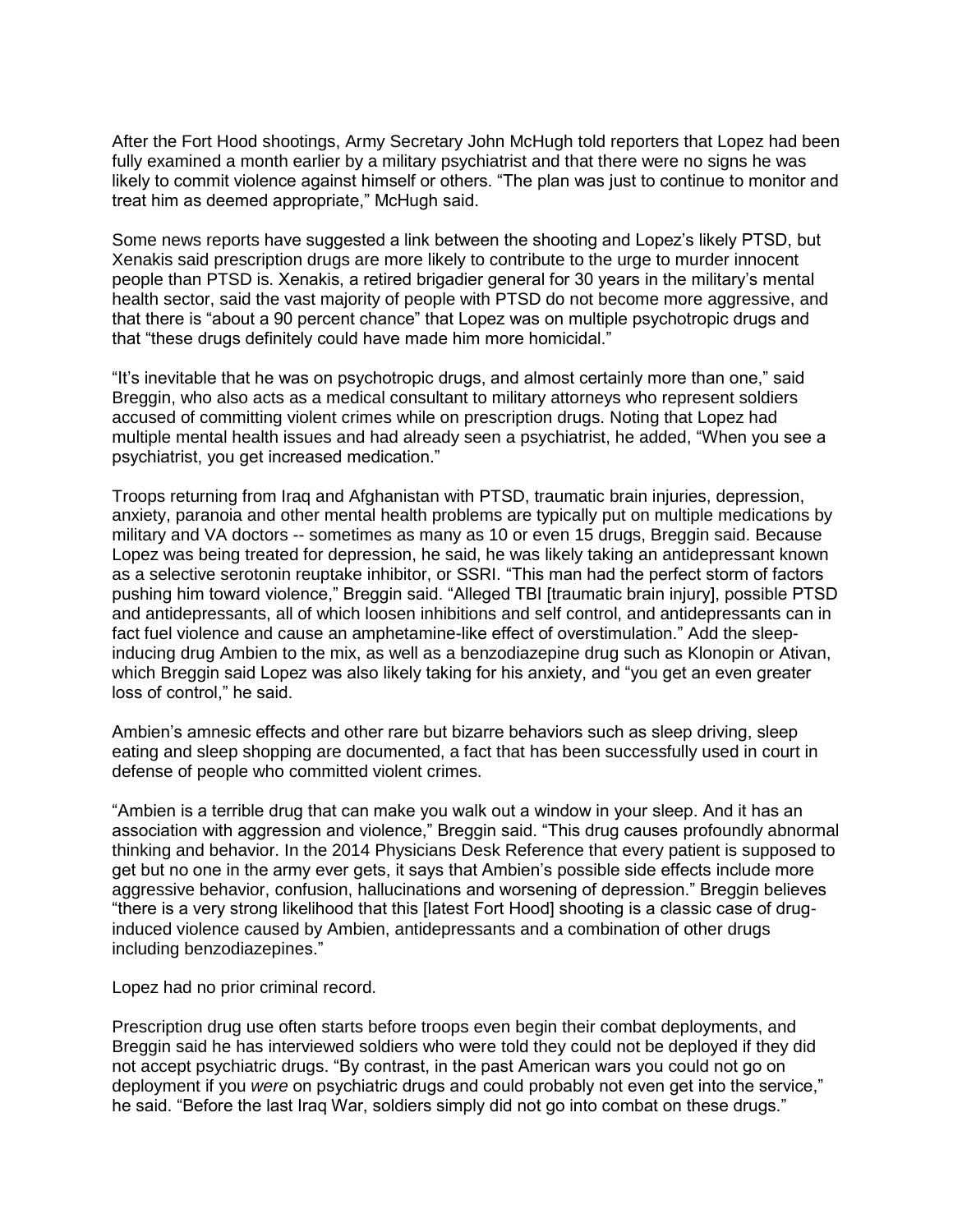In interviews with military nurses who are involved in the treatment of soldiers returning home from combat, "The nurses told me they were shocked to find these guys were already on three or more psychiatric drugs," Breggin said.

One Iraq War Army combat veteran who spoke on condition that he not be named, out of concern for possible repercussions, told IBTimes that nearly 10 years after he returned from war, he is still dealing with the effects of taking so many prescription drugs while in combat. "For a long time, doctors and even medics had bags of pills and gave us meds whenever we asked for them, while we were in theater," he said. "There was no tracking or reporting for any of these transactions. We'd bring anti-anxiety meds, pain meds, sleeping pills and more into combat. It was insane."

As the 2010 PBS Frontline documentary The Wounded Platoon showed, American soldiers in combat zones did not take psychotropic medications prior to the Iraq War, but by the time of the 2007 surge more than 20,000 deployed troops were taking them. According to [Nextgov](http://www.nextgov.com/health/2011/01/militarys-drug-policy-threatens-troops-health-doctors-say/48321/), a June 2010 internal report by the DOD's Pharmacoeconomic Center said 213,972, or 20 percent of the 1.1 million active-duty troops surveyed, were taking some form of psychotropic drug antidepressants, antipsychotics, sedative hypnotics or other controlled substances. The prescription-drug trend has likewise grown as military and VA doctors responded to the waves of troops returning from Iraq and Afghanistan.

A November 2012 [report](http://www.gao.gov/products/GAO-13-26) from the Government Accountability Office concluded that neither DOD nor VA effectively manages the medication needs of all service members during their transition from active to inactive military.

Even critics of the military's prescription drug practices agree that medications most commonly provided -- antidepressants, anti-anxiety meds, sleep aids, narcotic painkillers and anti-disease agents -- can help some who are suffering. But they contend the drugs can also make matters worse, especially when given in combination or in too-large doses.

As far back as 2009, VA put in place regulations designed to improve pain management regimens by requiring doctors to follow an "integrated approach" to helping veterans in pain, and emphasizing that clinicians should explore the root causes of pain rather than simply treat it with drugs. The Department of Defense also established a Pain Management Task Force comprised of military and civilian experts to assess the role of various treatment modalities in managing chronic pain. The task force released a 2010 report that included more than 100 recommendations for managing chronic pain while reducing opiate dependency and abuse.

The problem, critics say, is that a range of drugs – not only psychotropic meds – are still being freely prescribed by military and VA doctors that are highly addictive and have been linked to violence and even death. Last week, a doctor at a VA hospital in Missouri claimed she was fired for refusing to prescribe higher doses of painkillers to her veteran patients. Dr. Basimah Khulusi told ABC News and the Center for Investigative Reporting (CIR) that the majority of her patients were addicted to the drugs, and that some of them were taking as many as 900 narcotic pain pills a month and 1,000 milligrams of morphine a day, which is 10 times the level she believed was safe.

An American Academy of Pain Medicine study released last week said that of the nearly 1 million veterans who receive opioid painkillers to treat painful conditions, more than half continue to consume them chronically. CIR also recently [noted](http://cironline.org/reports/vas-opiate-overload-feeds-veterans-addictions-overdose-deaths-5261) that prescriptions by VA doctors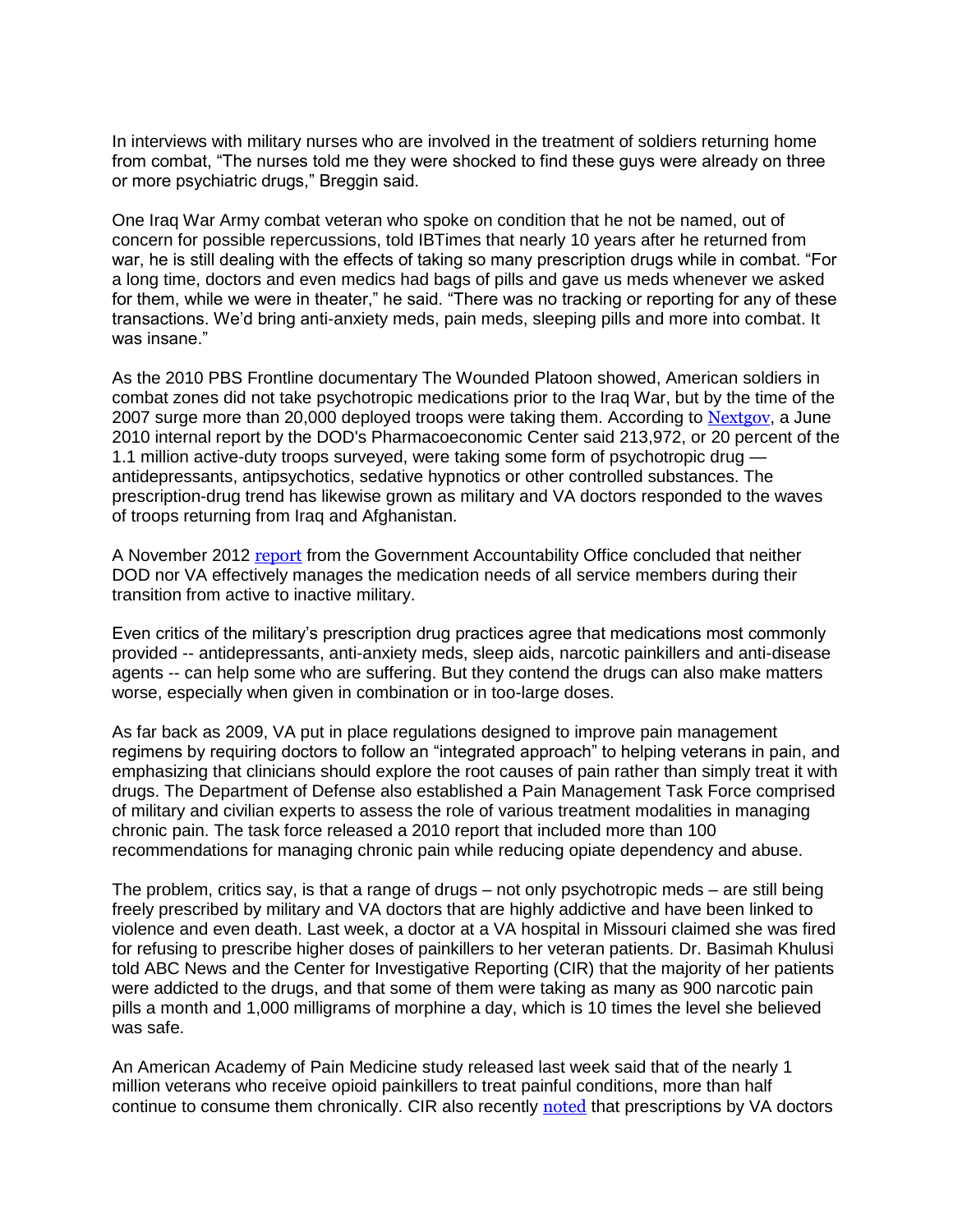for four highly addictive opiates – hydrocodone, oxycodone, methadone and morphine – have increased by 270 percent nationwide since 9/11. And a 2012 VA study of 141,000 post-9/11 veterans concluded that combining prescription opioids such as oxycodone and hydrocodone with PTSD, which many military and VA doctors continue to do, is dangerous. The study showed that veterans with mental health diagnosis issues were nearly three times more likely to be prescribed opiates than veterans without them, and more likely to have poor outcomes, including overdoses. CIR cited a VA [study](http://www.thedailybeast.com/the-hero-project/articles/2013/09/30/va-pushing-pills-and-getting-vets-hooked-on-opiates.html) from two years ago that showed that the fatal overdose rate among VA patients was nearly double the national average.

Psychotropic drugs are not the only ones being frequently prescribed that have potentially dangerous side effects. Iraq War veteran Georg-Andreas Pogany told IBTimes that he believes military doctors are "medicating our troops into oblivion," and that his own life and reputation were nearly destroyed because of a drug army doctors prescribed just before he entered a combat zone.

Pogany, a former army interrogator, went to Iraq in 2003 with a team of Green Berets, during which he encountered a scene that temporarily incapacitated him and continues to haunt him today. After only a few days in-country, Pogany came upon the body of an Iraqi man so riddled with gunfire – it had been cut in half – that he could not tell if it was a civilian or a soldier. He was so traumatized by the experience that he suffered a severe panic attack, began vomiting and hallucinating that his fellow troops appeared like zombies. For three days he was unable to function, and told his commanding officers he was in serious trouble. The response from a military psychologist, Pogany said, was that his was a normal reaction to combat stress and that he should just get some sleep. A week later, he was charged with "cowardly conduct as a result of fear," a crime punishable by death.

Pogany's story made headlines on CNN, and the army ultimately ruled that his incapacitation had been a reaction to the anti-malaria drug Lariam, prescribed to him and many other troops by army doctors, which has side effects including psychosis, paranoia and hallucinations. The army eventually found that Pagony had "a medical problem that requires care and treatment," promoted him and honorably discharged him.

Larium has since been implicated in a high-profile, violent psychotic episode. Last year, Time **[reported](http://nation.time.com/2013/06/20/a-smoking-pillbox-evidence-that-sgt-bales-may-have-been-on-lariam/)** that army Staff Sgt. Robert Bales may have been on Lariam (also known as Mefloquine) when he went on a 2012 rampage and killed 16 Afghan civilians. Bales, who was sentenced to life in prison, admitted to slipping away from his outpost in southern Afghanistan late one night in March 2012 and going house-to-house killing sleeping villagers in Kandahar province, then setting their bodies on fire. The Washington Post, which interviewed Bales' family members and friends, [reported](http://www.washingtonpost.com/world/national-security/afghan-rampage-suspect-robert-bales-was-a-soldier-strained-by-deployments/2012/03/17/gIQAwmRSJS_story.html) that by all accounts he had previously been a polite, eventempered family man who was coping with the emotional stress of a decade of deployments.

NBC News similarly reported that a VA review found 34 articles in medical journals about patients who took Lariam and became paranoid or psychotic. Lariam's manufacturer, Roche, has denied that the drug turns people violent.

Episodes of inexplicable soldier and veteran violence, including the Fort Hood shootings, should prompt a national conversation about drugs and the military, Pogany said. After Fort Hood, "The army managed to shape the narrative that mental health did not play a role, that it was just a single isolated case of workplace violence," Pogany said. "No one is asking questions about the medications he [Lopez] was on and how they could have influenced his behavior. This is a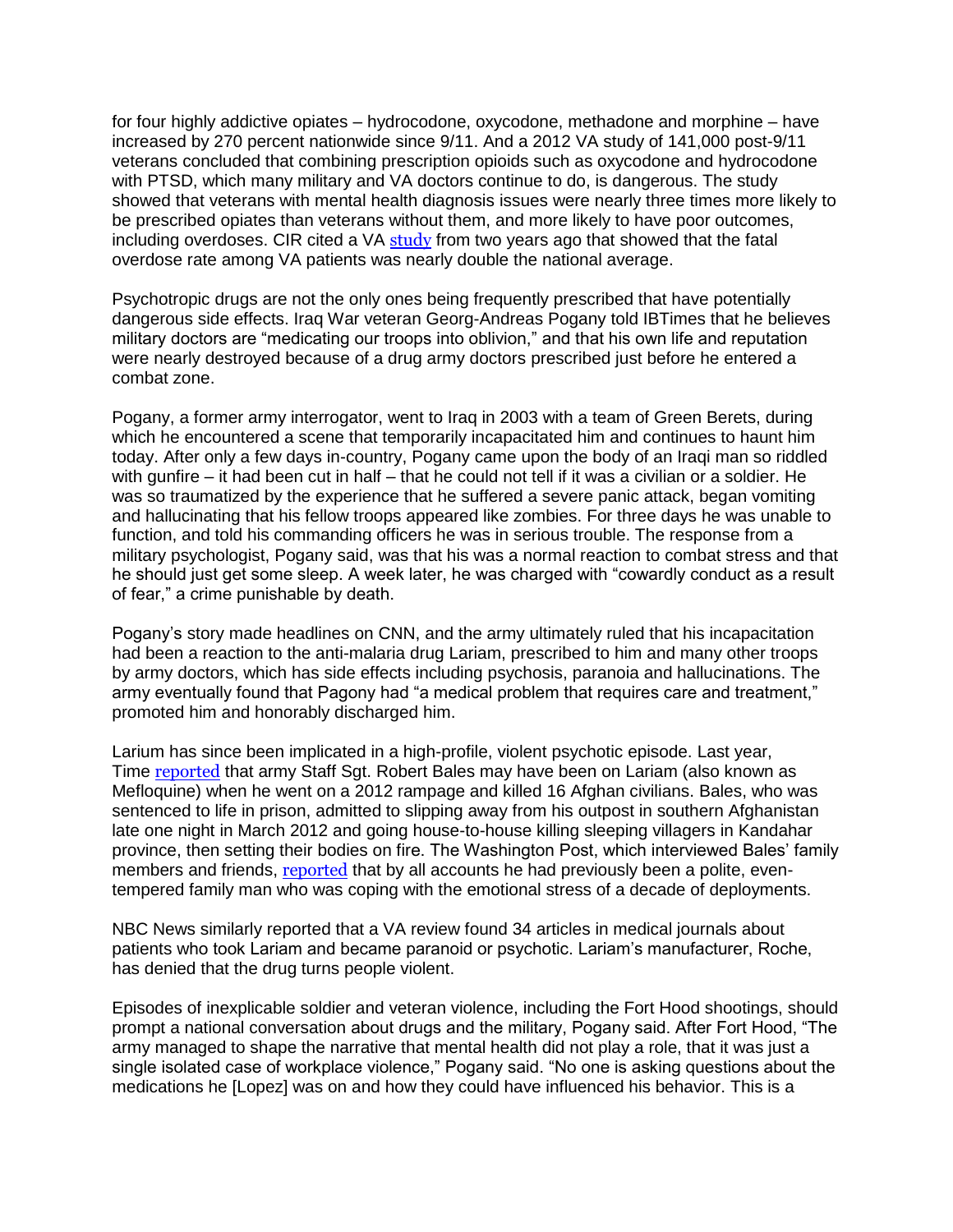public health and safety issue that should still be on the front burner rather than the Malaysian airline story."

Though the Pentagon and VA have actively promoted drug treatment, the agencies have also acknowledged that problems exist. Responding to a controversy over the drug Seroquel, the Department of Defense in 2012 conceded that antipsychotics are not an effective treatment for PTSD – a conclusion that an American Medical Association study had reached a year before - and removed Seroquel from its approved formulary list. The same year, the Army Surgeon General's office warned regional medical commanders against using anti-anxiety meds such as Klonopin, Ativan and Valium to treat PTSD. And an April 10, 2012 policy [memo](http://cdn.govexec.com/media/gbc/docs/pdfs_edit/042312bb1.pdf) from the Army Medical Command pointed out that the benzodiazepine drugs could increase rather than reduce combat stress symptoms and lead to addiction.

VA, meanwhile, unveiled what is known as the Opioid Safety Initiative to reduce the number of narcotic painkiller prescriptions. Some of VA's 21 healthcare networks have taken similar steps to reduce the use of opiates; one Minneapolis-based network reported having cut its use of high-dose opiates since 2012 by more than 50 percent and all but eliminating Oxycontin prescriptions, decreasing its use by 99 percent.

A VA spokesperson, Meagan Lutz, told IBTimes that department clinicians discuss with patients the potential benefits of drugs as well as possible side effects, and are "provided the latitude to deliver treatment that is in the best interest of the veteran." VA also has guidelines and procedures for providing pain management care and continuing education programs, she said.

Despite those measures, Xenakis said military and VA doctors continue to overprescribe because there are not enough therapists to ensure adequate alternative treatments are available and because treating problems with drugs is what most doctors are trained to do. And, like Breggins, he contends that the entrenched relationship between the government and the pharmaceutical industry is also partly to blame.

Chip Fisher, president of Fisher Wallace Laboratories, which has manufactured cranial electrotherapy stimulation devices that are FDA-cleared to treat depression, anxiety and insomnia since 1991, said many non-pharmacological treatments for depression, anxiety, insomnia and pain are available, but that that military and VA psychiatrists typically favor treatment through medication. "These drugs are ruining lives, but the military continues to spend billions on them and they don't sincerely explore many alternatives," Fisher said. "They typically quash anything that goes against pharmaceutical companies' wishes." He said his concern goes beyond his own vested interest in alternative treatments. "We can't function as a country with this psychiatric crisis in our armed services," he said.

The problem has attracted the attention of the House Veterans' Affairs Committee's Subcommittee on Health, which in October began looking into what a committee press release described as the "skyrocketing rate at which VA is prescribing powerful painkillers and the effect this trend is having on veterans and their families." The committee's chair, Rep. Jeff Miller (R-Fla.), told IBTimes that the strides the Pentagon and VA say they have made are not nearly enough, given what is at stake.

"It is clear that the Department of Veterans Affairs has become increasingly reliant on prescription medications to treat the injuries of many of our veterans," Miller said. VA, he added, "still has a lot of explaining to do regarding how this problem escalated in the first place and why it's taken the department so long to do anything about it."